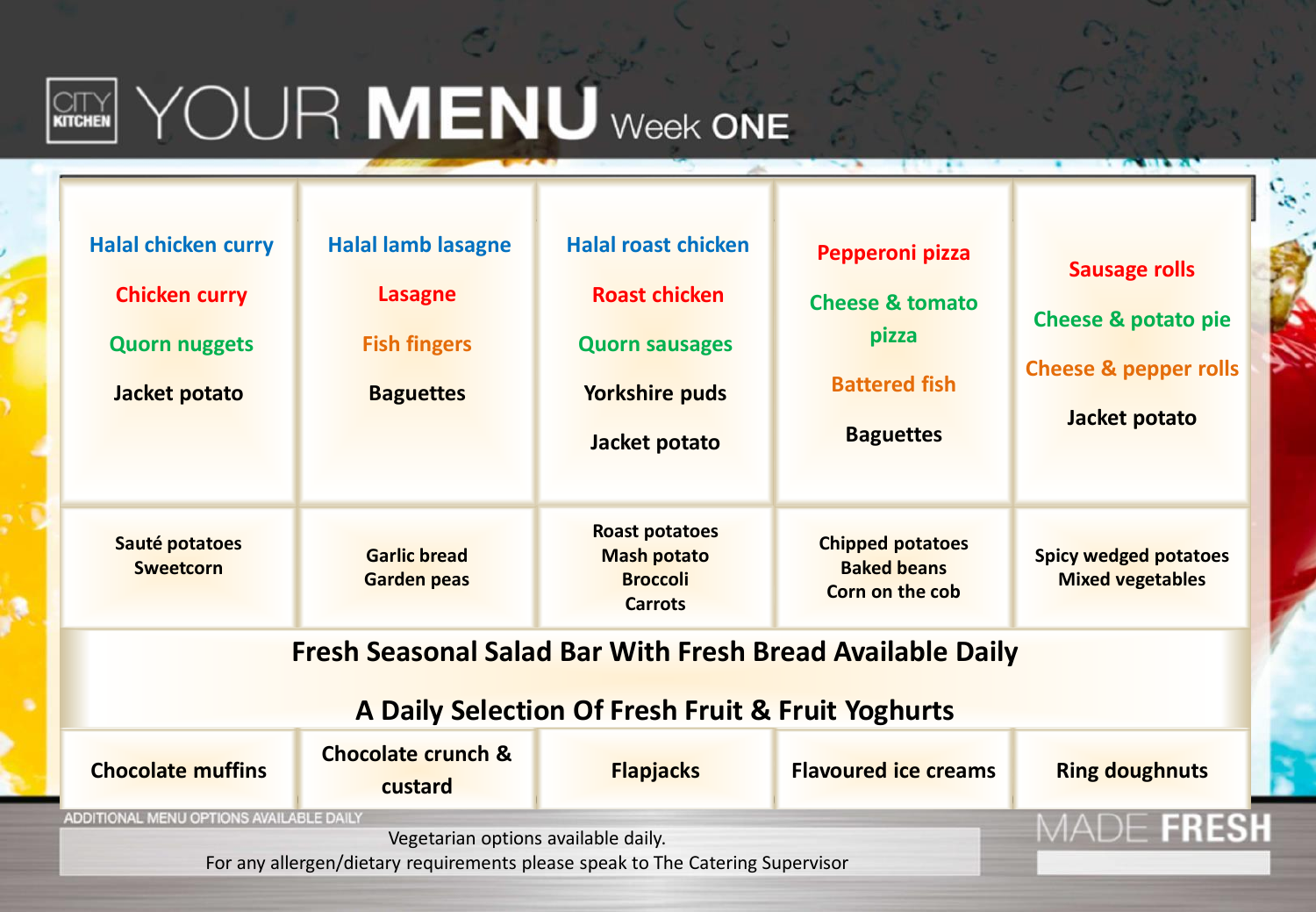### $\left[\begin{matrix} \text{CFT} \end{matrix}\right]$   $\text{YOLR}$   $\text{MENU}$  week two

| <b>Monday</b>                                                                  | <b>Tuesday</b>                                        | Wednesday                                  | <b>Thursday</b>                                              | Friday                                |  |
|--------------------------------------------------------------------------------|-------------------------------------------------------|--------------------------------------------|--------------------------------------------------------------|---------------------------------------|--|
| <b>Halal lamb burgers</b>                                                      | <b>Chicken pie</b>                                    | Halal lamb spaghetti<br>bolognaise         | Pepperoni pizza                                              | <b>Halal tandoori</b>                 |  |
| Lamb burgers & baps<br>veggie burgers                                          | <b>Macaroni cheese</b>                                | <b>Beef spaghetti</b><br>bolognaise        | <b>Cheese &amp; tomato</b><br>pizza                          | drumsticks<br>Tuna pasta bake         |  |
| <b>Baguettes</b>                                                               | <b>Fish fingers</b>                                   | <b>Vegetable samosa</b>                    | <b>Battered fish</b>                                         | vegetable pasta bake                  |  |
|                                                                                | Jacket potatoes                                       | <b>Baguettes</b>                           | Jacket potatoes                                              | <b>Baguettes</b>                      |  |
| <b>Potato waffles</b><br><b>Sweetcorn</b>                                      | <b>Herby diced potatoes</b><br><b>Mixed vegetable</b> | <b>Pommes</b><br><b>Carrots &amp; peas</b> | <b>Chipped potatoes</b><br><b>Baked beans</b><br>Corn on cob | Sauté potatoes<br><b>Garden peas</b>  |  |
| <b>Fresh Seasonal Salad Bar With Fresh Bread Available Daily</b>               |                                                       |                                            |                                                              |                                       |  |
| A Daily Selection Of Fresh Fruit & Fruit Yoghurts                              |                                                       |                                            |                                                              |                                       |  |
| <b>Chocolate Cracknell &amp;</b><br>custard                                    | Vanilla sponge &<br>custard                           | <b>Mixed cookies</b>                       | <b>Cheescake</b>                                             | <b>Apple crumble &amp;</b><br>custard |  |
| ADDITIONAL MENU OPTIONS AVAILABLE DAILY<br>Vegetarian options available daily. |                                                       |                                            |                                                              | MADE FRESH                            |  |

For any allergen/dietary requirements please speak to The Catering Supervisor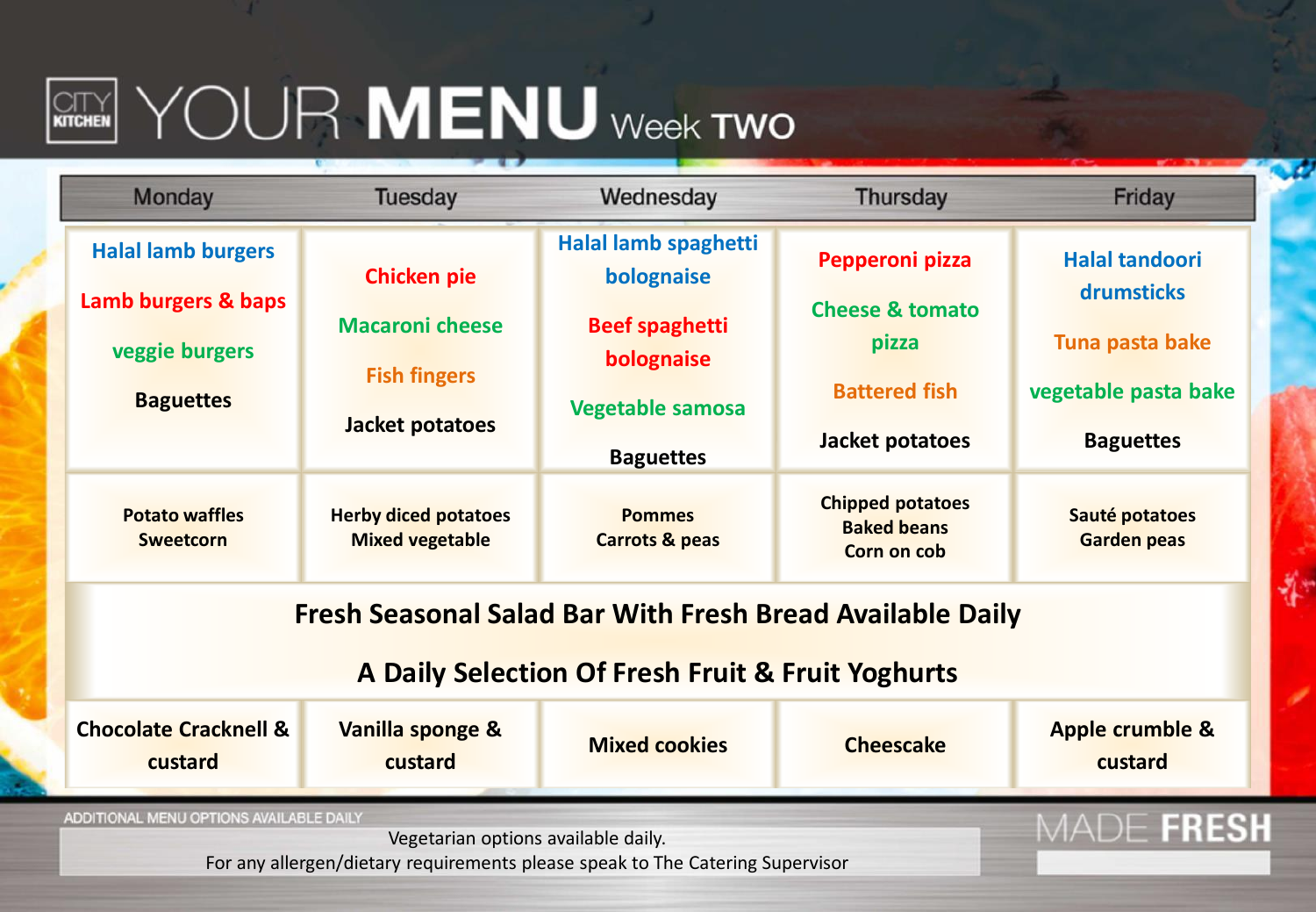## **WENU** WENU Week THREE

| <b>Monday</b>                                                                                                                                                   | <b>Tuesday</b>                                  | Wednesday                                            | <b>Thursday</b>                                                     | Friday                                             |  |
|-----------------------------------------------------------------------------------------------------------------------------------------------------------------|-------------------------------------------------|------------------------------------------------------|---------------------------------------------------------------------|----------------------------------------------------|--|
| <b>Halal chicken sausage</b>                                                                                                                                    | <b>Halal lamb hotpot</b>                        | <b>Halal meatballs</b>                               | Pepperoni pizza                                                     | <b>Halal beef chilli con</b><br>carne              |  |
| <b>Pork sausages</b>                                                                                                                                            | Lamb hotpot                                     | <b>Meatballs &amp; pasta</b>                         | <b>Cheese &amp; tomato</b><br>pizza                                 | <b>Chilli con carne &amp; rice</b>                 |  |
| <b>Cheesy omelettes</b>                                                                                                                                         | <b>Fish fingers</b>                             | <b>Vegetable spring rolls</b>                        | <b>Battered fish</b>                                                | <b>Cheese pasties</b>                              |  |
| Jackets potatoes                                                                                                                                                | <b>Baguettes</b>                                | Jacket potatoes                                      | <b>Baguettes</b>                                                    | Jacket potatoes                                    |  |
| <b>Hash browns</b><br><b>Baked beans or garden</b><br>peas                                                                                                      | <b>Herby diced potatoes</b><br><b>Sweetcorn</b> | <b>Garlic bread slice</b><br><b>Mixed vegetables</b> | <b>Chipped potatoes</b><br><b>Baked beans or</b><br>Corn on the cob | <b>Wedge potatoes</b><br><b>Carrots &amp; peas</b> |  |
| <b>Fresh Seasonal Salad Bar With Fresh Bread Available Daily</b>                                                                                                |                                                 |                                                      |                                                                     |                                                    |  |
| A Daily Selection Of Fresh Fruit & Fruit Yoghurts                                                                                                               |                                                 |                                                      |                                                                     |                                                    |  |
| <b>Chocolate crunch &amp;</b><br>custard                                                                                                                        | <b>Muffins</b>                                  | <b>Chocolate sponge &amp;</b><br>custard             | <b>Flavoured ice creams</b>                                         | Lemon sponge cake &<br>custard                     |  |
| ADDITIONAL MENU OPTIONS AVAILABLE DAILY<br>Vegetarian options available daily.<br>For any allergen/dietary requirements please speak to the Catering Supervisor |                                                 |                                                      |                                                                     | MADE FRESH                                         |  |